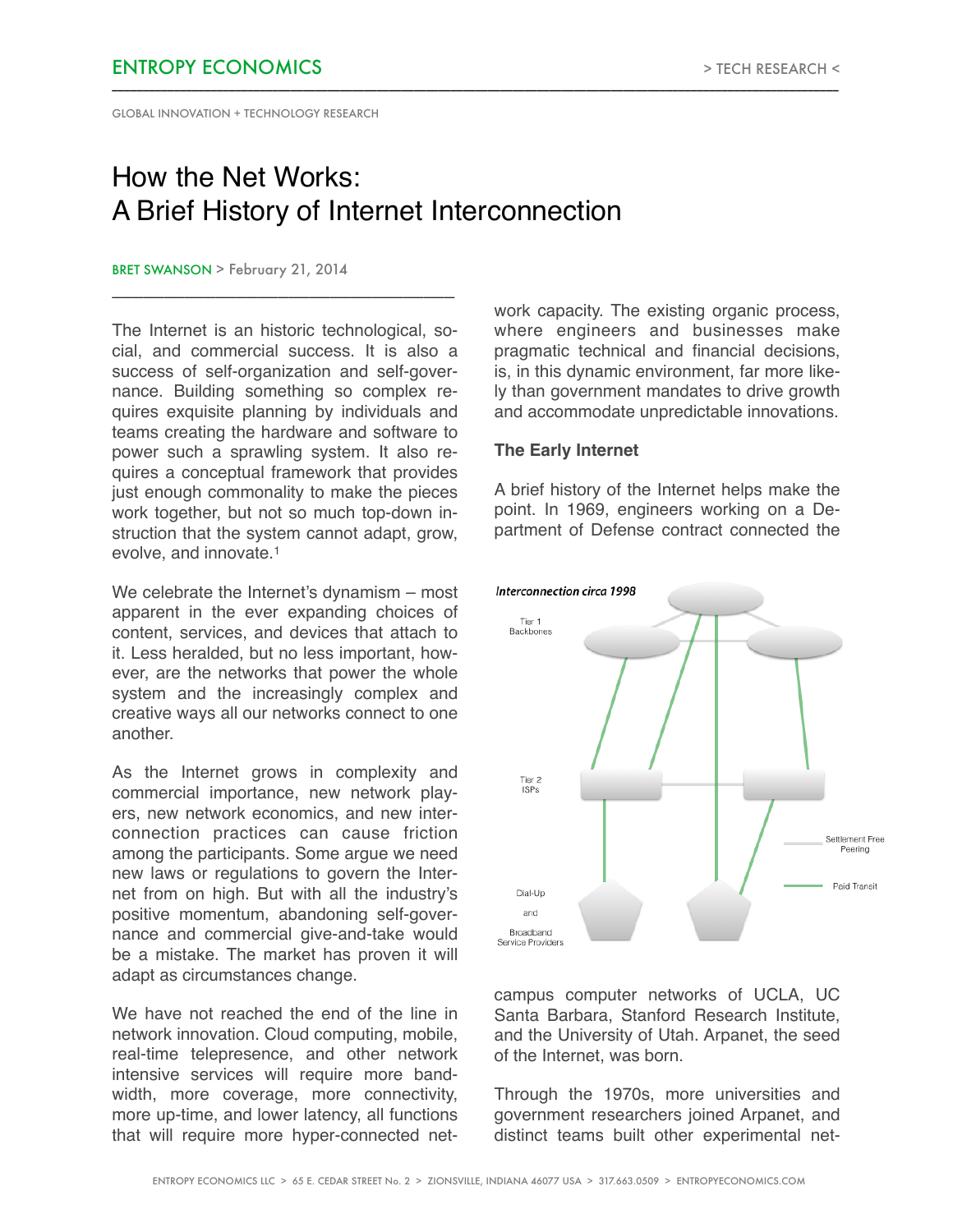works. Engineers created some of our well known languages and protocols, such as TCP/IP and Ethernet, but they also tried others that did not survive. In the 1980s, the National Science Foundation helped upgrade the backbone network from its original 50 kilobit-per-second telephone lines to faster 1.44-megabit T1 lines, and later to 45 megabit T3s. Private entities, such as UUNET and PSInet, however, also began building backbone networks. We started calling these data networks, collectively, "the Internet."

Getting all these systems to work together was a highly collaborative process. The Internet's early "stakeholders" circulated some one thousand Request for Comment (RFC) memos on protocols and interconnection schemes. In 1984, the domain naming system (.com, .edu, .gov) went into effect, and soon after practitioners from across the globe created two key groups – the Internet Society and the Internet Engineering Task Force – that would help develop the standards and customs that drove the next wave of growth. Between 1985 and 1987 the number of Internet hosts jumped from 2,000 to 30,000, then to 160,000 in 1989, and to one million by 1993.

By the early 1990s, the World Wide Web and Netscape browser shifted the Internet into an even higher gear. In 1990, NSF had lifted commercial restrictions on the NSFNET, and in 1995, NSF privatized it.

### **Connecting the First Networks**

During this period of expanding usage and new, private networks, a number of "exchange points," or network meeting places, emerged. MAE-East, Commercial Internet eXchange (CIX), NSF's Network Access Points (NAPs), and, later, MAE-West and Palo Alto Internet Exchange (PAIX) connected the various networks to one another. These were physical locations where the cables of the various networks connected to allow data traffic to flow from one to another.

This was an unregulated arena, so unlike the world of telecom at the time, with its government-set tariffs, geographic boundaries, and access charges, the Internet players were making up the technical and commercial rules as they went along.

At the exchange points, some of the larger networks with roughly equal traffic flows agreed to trade data traffic at no cost. They called it "settlement free peering," and the choice of words was appropriate. "Peers" were networks similar in size and capability. Because most of the traffic was email, text, and Web pages, traffic tended to be roughly

### **Interconnection Terms**

**Tier One ISP** — a large continental or global network that, through its own infrastructure and its peering relationships with other networks, can reach any point on the Internet. It does not pay others for transit.

**Tier Two ISP** — a network, often regional in nature, that connects broadband service providers, content providers and websites, and enterprises to larger Tier One networks. These entities pay Tier Two networks for transit to the Tier One networks, and Tier Two networks pay Tier One networks for transit to the rest of the Internet.

**Content Delivery Network (CDN)** — a network of computers and "caches" that stores data, webpages, and videos close to end users and optimizes routes across the Internet, both logically and geographically. Content providers and websites pay CDNs to speed their content to end users. Some large content providers like Google have their own CDNs.

**Transit** — a network access service in which, most often, a smaller entity or network pays a larger entity or network for access to the larger network. Consumers pay their broadband service provider for "transit" to the Internet. Broadband service providers, Tier Two ISPs, and CDNs pay Tier One ISPs for "transit" to the Internet.

**Settlement Free Peering** — an interconnection agreement in which two networks trade traffic with one another at no cost.

**Paid Peering** — an interconnection agreement in which networks trade traffic with one another but, because the traffic is "asymmetric" (one network is carrying far more data than the other, incurring higher costs), the party carrying less traffic pays the other a fee to make up the disparity.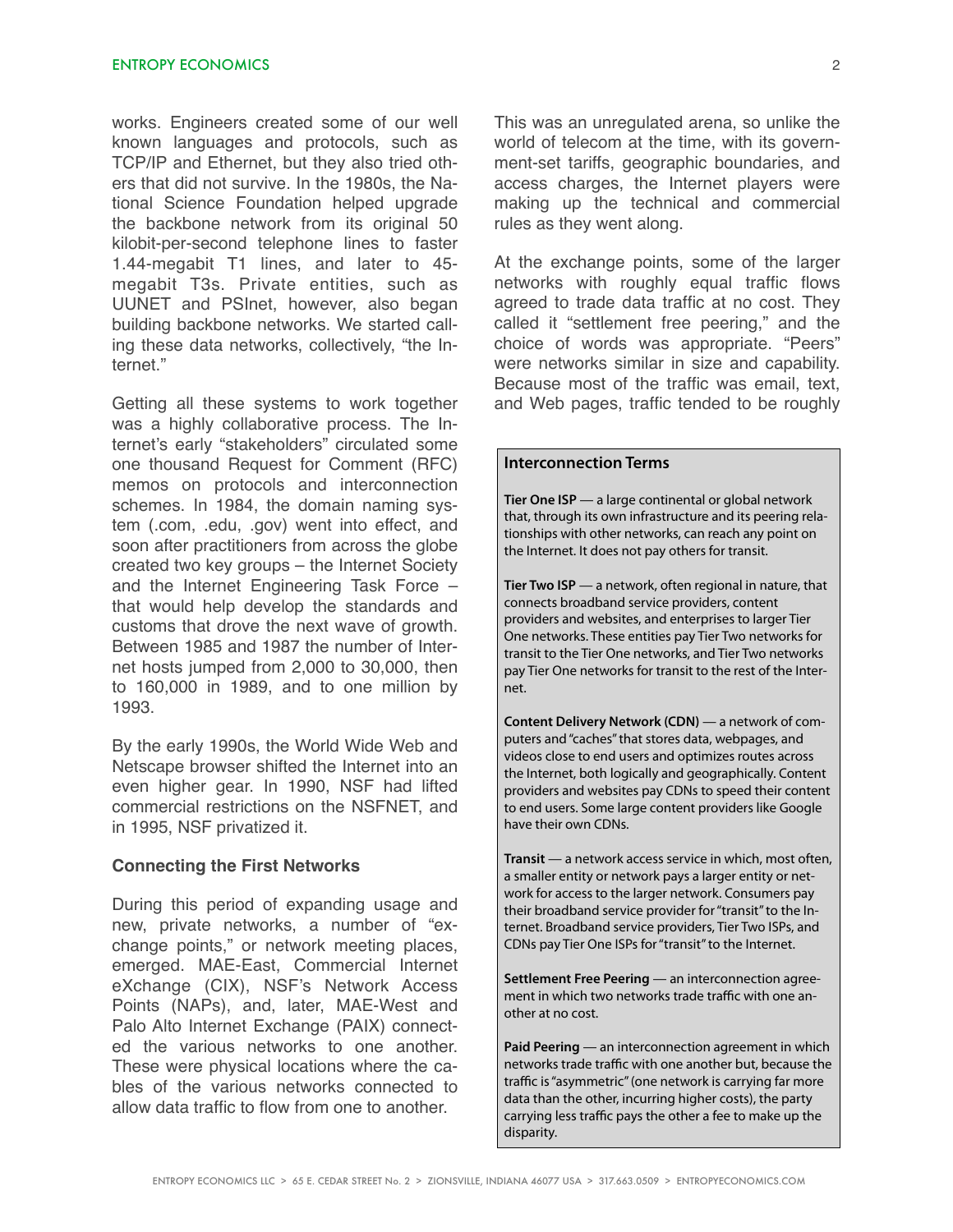symmetrical. Each network was likely to give and receive similar amounts of traffic to the other networks with whom it "peered." Why engage in extra financial transactions with one another if the payments would just cancel out?

Smaller networks and the early Internet access providers like Compuserve and AOL purchased "transit" connections to the larger Internet backbones. These "Tier 2" Internet service providers thus paid to gain access directly to a "Tier 1" Internet backbone and, because the large backbones peered with one another, all points across the Internet. Transit providers could thus be thought of as "ISPs for ISPs."

## **The First Web Boom**

The Internet exploded in the mid- to late-1990s, and its architecture continued to change. Between 1994 and 1996, Internet traffic grew 100-fold, or 10-fold two years in a row. And commercial Tier 1 backbones struggled to keep up. The exchange points were no longer up to the task of establishing enough connectivity, in the right places, in a timely manner. So the backbone networks started to connect to one another in a wider number of large markets using metro area circuits.

Peering politics was sometimes fierce. Networks fought with each other over who was Tier 1 versus Tier 2 and bickered over interconnection terms. Each network carrier wanted, as much as possible, the other networks to connect with it at its preferred location on its preferred terms. (In many ways, this is happening again today.) And yet the market successfully adjusted to the changing environment.

By 2000, a new model was emerging  $-$  the large, carrier-neutral, data exchange center. A company called Equinix proposed this new model. It would build large, modern, secure data centers and allow all comers to connect inside its facilities on their own terms. Because it supplied only the meeting space, Equinix marketed itself as a neutral party, a sort-of open super hub for all types of network and content firms. It was a place where you knew all the other networks would have a presence and where, as peering expert Bill Norton described, "large-scale peering interconnections could be established within 24 hours rather than 24 months " 2

At about the same time, in the late-1990s, two other significant dynamics were changing the interconnection market — broadband access networks for consumers and content delivery networks.

## **Broadband Access Providers**

The cable TV firms grew up serving their customers video content, first via antennas on tops of hills and then via large satellite collectors at their "head-end" facilities in each town or market. The cable firms did not have connections to cross-country or global telecom networks. But the advent of the cable modem meant cable needed a path to the Internet. In the late-1990s, cable's chief links to the Internet were through paid transit arrangements from Tier 2 ISPs such as @Home and Roadrunner.

During the technology crash of 2000, however, @Home failed, and the cable firms began buying transit directly from the Tier 1 backbone providers. The cable firms noticed something else. Much of their traffic was being sent to and from other cable providers. Instead of employing a Tier 2 ISP to reach the Tier 1 backbone, who would then connect to yet another Tier 2 ISP, and then down to the cable firm, why not just establish direct connections with other cable firms?

The broadband service providers — the cable firms and telecom DSL networks — thus began directly exchanging traffic with one another, often inside the new neutral exchange point data centers. Because they were carrying so much traffic within their own customer bases, the larger cable companies, such as Comcast, also began building larger nationwide backbones of their own.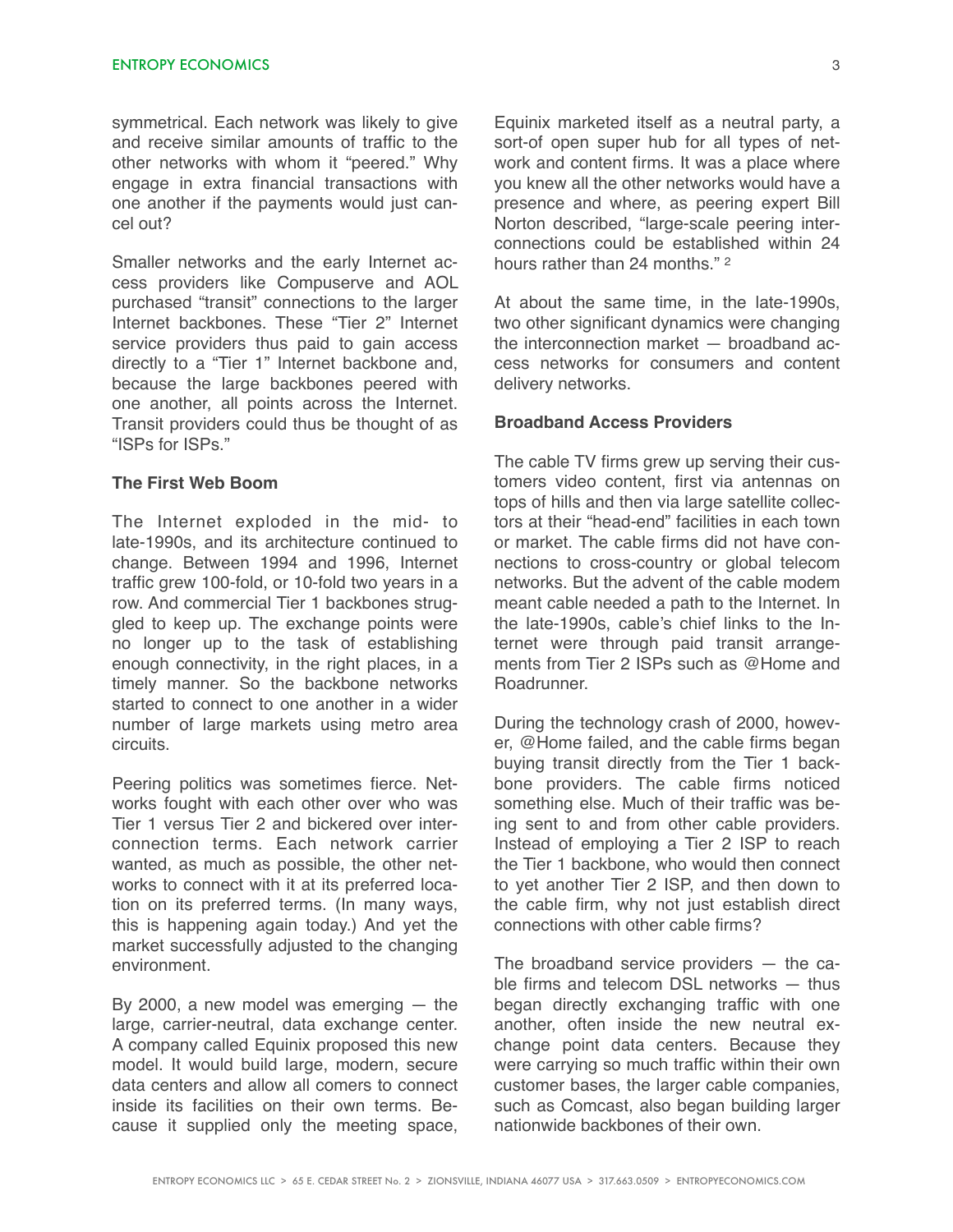## **Content Delivery Networks**

As the visual Web grew in the late-1990s, content firms, including big dot-coms, news sites, and ecommerce providers, needed to get closer to end users. If an Internet user in New York clicked on a webpage hosted on a server in San Francisco, the content of that webpage would have to traverse the country, often taking indirect routes through as many as 17 router and switching "hops." (A hop is a physical node on the network — a router or a switch — that data packets touch on the way from origin to destination. More hops mean a less direct transmission, more electronic processing of packets, and ultimately slower and less reliable delivery of packets.) The physical distance and high hop-counts delayed the delivery of packets to the end user and eroded the experience, especially for photos, artwork, banner ads, and other multimedia content. Content providers, who purchased transit through Tier 2 and even Tier 1 ISPs, were dissatisfied.

Akamai, one of the first content delivery networks (CDNs), offered a solution. Replicate and store the most popular webpages and other content in multiple servers, strategically placed geographically and with more closelycoupled connections to broadband access networks. This would reduce both the light speed delay and the hop delay and might even reduce a content provider's transit bill.

Content firms and websites paid CDNs to get their content closer to end users. CDNs, which consist of tens of thousands of geographically dispersed servers running specialized software that optimizes routes across the Internet, would often pay for multiple high-throughput connections to the broadband providers at strategic points around the country, and around the world.

Few of the early Internet pioneers could have imagined these creative network innovations happening within their conceptual framework, but there were even bigger changes on the way.

### **Web Video and the Hyper Giants**

Launched in 1998, Google, by 2003-04, was growing so fast that it was rapidly taking over entire data centers where it rented space. In 2006, Google acquired YouTube, and with broadband access networks now delivering multi-megabit speeds, Web video exploded. Google needed not just its own data centers but its own content delivery networks and global fiber network. It built them all.

Soon, Microsoft, Facebook, Amazon, Apple, and other content and software firms would do the same. The largest content firms (later dubbed "Hyper Giants" by network scientist Craig Labovitz) had suddenly become some of the world's largest network firms. This was a silent revolution.

Netflix, the DVD-by-mail company, meanwhile, launched its Web streaming service, and seemingly overnight became one of the biggest bandwidth users on the planet.

The rise of Web video did something else. It substantially altered the mix of downstream and upstream data traffic. Video is thousands of more times bandwidth-intensive than text or webpages, and for movies, sports, and video clips, it is nearly all downstream. That is, end users consume vastly more traffic than they put back into the network.

Transit payments had always been used by smaller networks or content providers seeking connectivity with more end points (that is, seeking to reach a larger audience). And settlement free peering often made sense between similarly situated networks — for example, between two Tier 1 ISPs. But in the past, the traffic and payment flows were simpler and more hierarchical (see network maps on page 5). In general, end users paid broadband service providers and content providers, who paid Tier 2 ISPs, who paid Tier 1 ISPs.

In the new world of YouTube, Netflix, and CDNs, however, an even larger share of the traffic is one-way, at least on many portions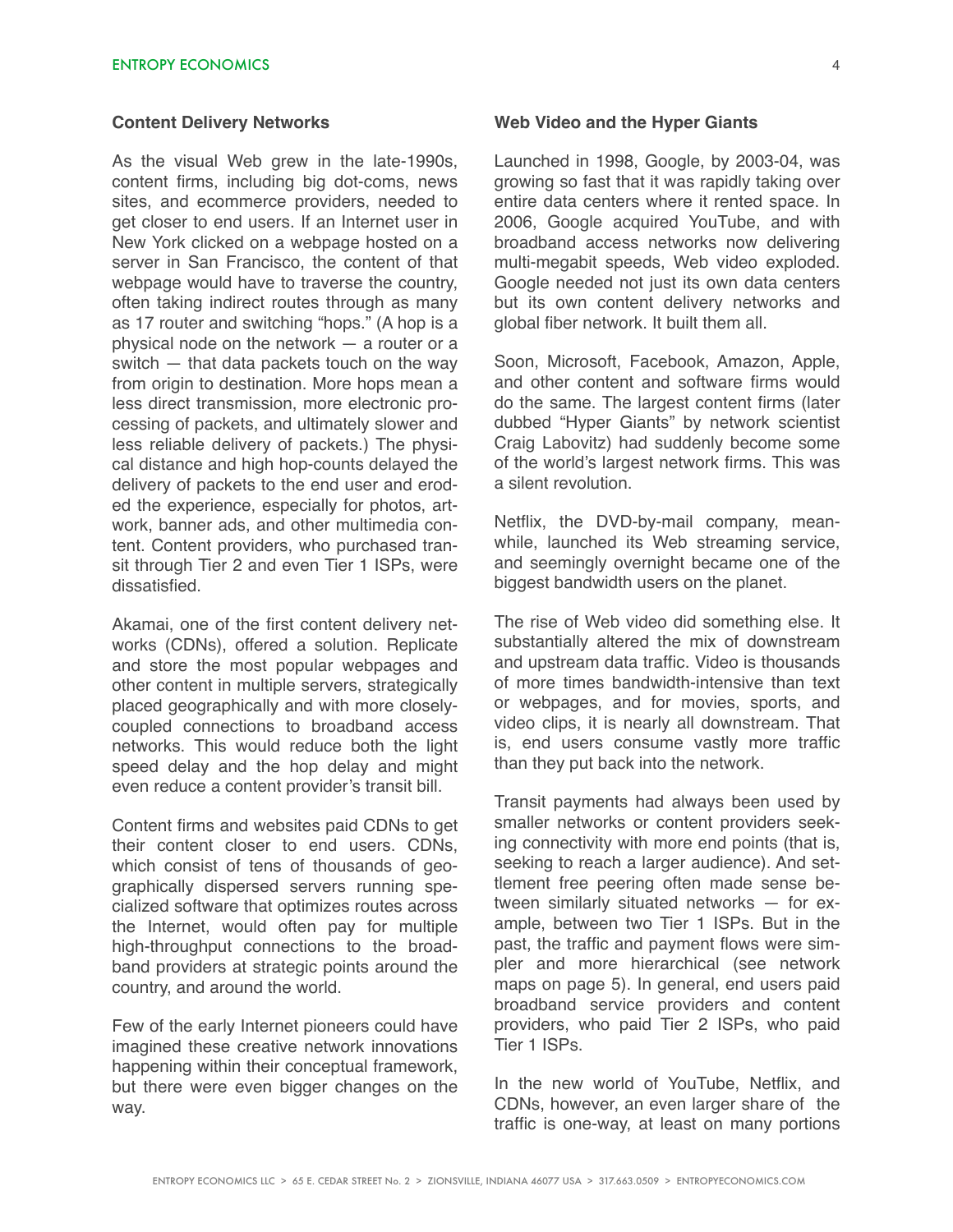**Interconnection, Then and Now** — *These* f*gures show simpli*f*ed network maps, circa 1998 and 2014. Notice the big changes over a mere decade and a half — more players, new connection types, the rise of the "hyper giants," and greater overall complexity. Also notice that the Internet is composed of a mix of paid transit, paid peering, and settlement free peering relationships, among others. (Lines connecting speci*f*c* f*rms do not necessarily represent actual network or business relationships. Rather, they show typical connections and business transactions between* f*rms of*  the type shown - *i.e., broadband service provider, Tier 1 backbone, CDN, content firm, etc.*)

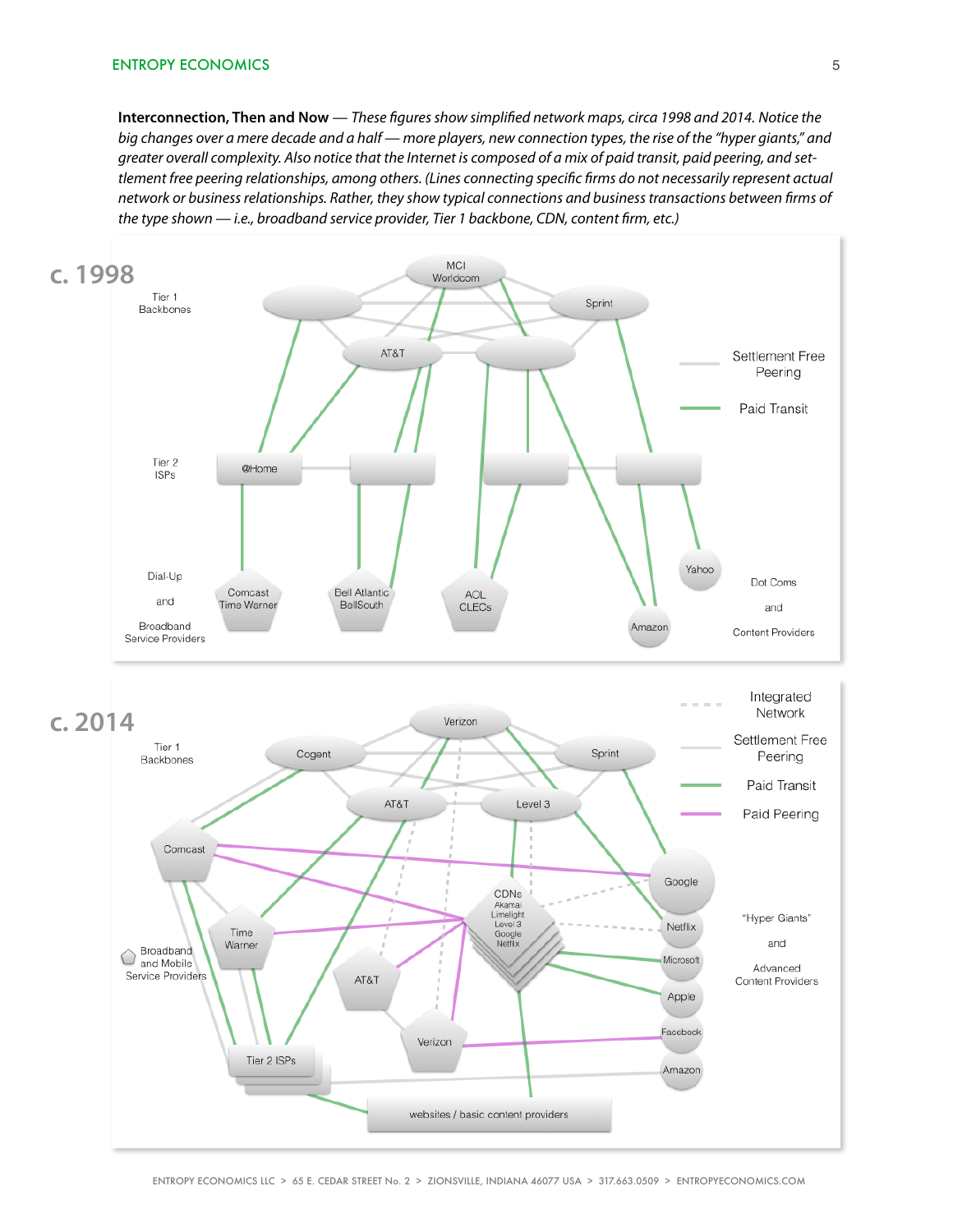of the network, at many times of the day. And the traffic does not necessarily simply flow "vertically" up to Tier 1 backbone networks and back down. More networks and content providers often connect to one another more directly  $-$  or "horizontally"  $-$  and in more places (again, see page 5). More networks and content providers thus use more varied and more sophisticated paid transit arrangements and even "paid peering" to account for these highly "asymmetric" traffic flows.

# **A Rare Public Battle**

In 2010, Comcast, Level 3, and Netflix engaged in a high profile battle over the ways Netflix's traffic would reach customers on Comcast's network. Level 3 and Comcast had both transit and peering relationships. And Netflix, through CDNs, had paid Comcast for access. But Netflix and Level 3 had an idea. If Netflix housed its content within Level 3, it could deliver its video to Comcast for free as if it were a peer. Level 3 would enter the CDN business and host the Netflix content for a lower price than other CDNs were charging Netflix to connect to Comcast. Level 3 would get a little extra revenue, and Netflix would cut costs by by routing this traffic over Level 3's settlement free peering links. Comcast would get the downside. Firms reorganize their network operations and business relationships often, and there is nothing wrong with seeking more efficient architectures.

Comcast, however, noticed a significant spike in traffic coming from Level 3 (due to Netflix) and pointed out that this violated its peering agreement with Level 3. Settlement-free peering, remember, had long been limited to situations where networks exchange roughly similar amounts of traffic. Comcast believed Level 3 and Netflix were trying to game the system by exploiting the Comcast-Level 3 peering relationship to dump costs onto the Comcast network. (A network or content firm that mostly sends traffic to others, but does not carry much traffic in return, can impose large financial and network quality costs and

upset the economics of the network value chain.) Comcast thus sought to adjust its agreement with Level 3 to reflect this traffic asymmetry. Level 3 and Netflix cried foul, using publicity and regulatory pressure to improve their negotiating leverage. In the end, however, the companies settled on a new agreement, the details of which were confidential — without regulatory intervention.

Considering the number of firms, the complexity of networks, and the pace of change, these episodes have been remarkably rare. The industry is highly competitive but, like most environments free from too much regulation, also highly cooperative.

### **Ever Changing Interconnection**

None of the interconnection arrangements has totally displaced the others. Settlement free peering, Tier 1 and Tier 2 transit, paid peering, and CDNs, among other arrangements, exist side by side. Network relationships and commercial arrangements change according to the quickly advancing technological and financial realities of one of the world's fastest moving industries.

Broadband service providers now even house within their own networks Google Global Cache (GGC) servers, which contain its most highly trafficked content. Netflix, likewise, within the last 18 months, moved most of its video content from third party CDN providers to its own OpenConnect CDN infrastructure. Netflix is also attempting to forge relationships with broadband providers where, like GGC, it would house its content directly within the broadband networks, close to end users.

By 2010, Google's network had grown so large that, according to network scientist Craig Labovitz, it accounted for 6-7% of all Internet traffic. But by 2013, that number paled: Google, says Labovitz, now accounts for up to 25% of the Internet. Netflix, meanwhile, accounts for up to a third of the data flowing over U.S. broadband access networks in evening hours.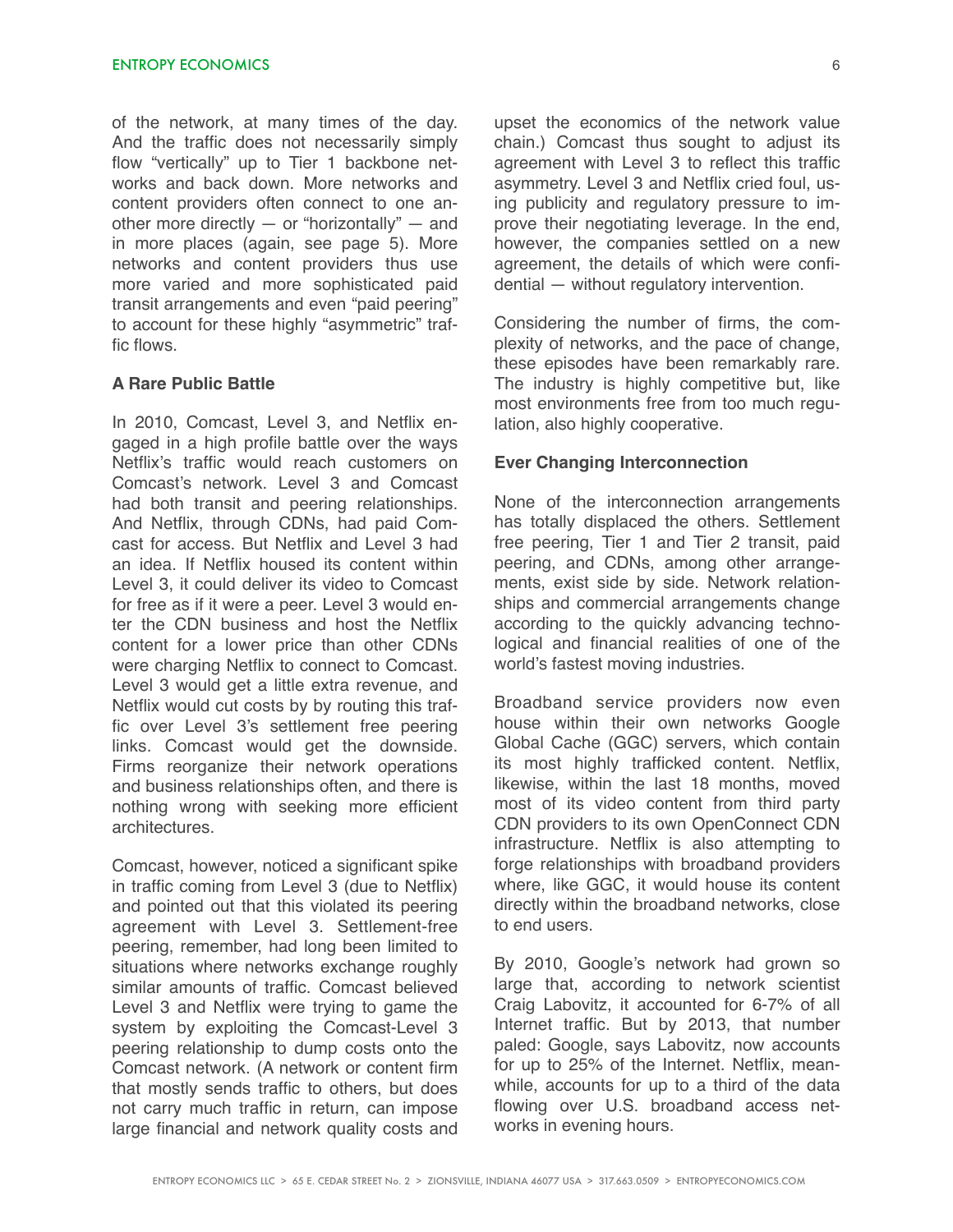Despite the rapid change, tumult, and occasional friction, most of the interconnection world "just works." For example, according to a Packet Clearing House survey of the world's 5,000 ISPs, 99.51% of peering relationships in 2011 occurred without contract, or merely on a "handshake" agreement.

The industry over many decades developed these customs because networks, by their very nature, are highly interdependent. A network that does not have good connectivity to other networks plunges in value. Connectivity is king. The incentives motivate each network player to seek the best service for its customers. ISPs and broadband service providers want their customers to be able to reach as much content as possible, as reliably as possible.

Because of the dramatic changes in content, traffic flows, and the number and type of new network players (the Hyper Giants, for example), the types and terms of interconnection agreements have continued to evolve. Paid transit, paid peering, and other network arrangements will proliferate as the Internet evolves.

## **The Future**

Networks will continue to grow, and interconnections will continue to grow in number and complexity.

Real-time multimedia streams for cloudbased gaming, desktops, and apps will replace many kinds of localized content. These data streams (such as ultra high definition 4K video) will need geographic proximity and, in some cases, interoperability of Quality of Service (or Quality of Experience) regimes that can prioritize content across multiple networks. The delivery of cloud-based apps, services, and content to mobile devices will especially benefit from closely coupled, lowlatency links between data centers and mobile access points. (Because a mobile device relies so heavily on the cloud for its computer power and data storage needs — think Siri voice search, Google Docs, or cloud gaming

— and because wireless is trickier and more capacity-constrained than is wired, optimizing the links between mobile devices, wireless nodes, and cloud resources can make a big difference in the user's experience.)

Software defined networks will also make new demands on and change the nature of interconnection. Moving network functionality like security, access control, QoS/QoE, remote peering, and network configuration to the cloud will yield large efficiencies and cost savings. Some firms are even considering the centralization and thus virtualization of individual wireless base station functions in remote cloud centers. But these cloud advances will also require big capacity, low latency, and high reliability, straining network performance.

Although asymmetric traffic flows dominated the last decade of Internet content, applications like high-resolution video chatting and conferencing may finally become widespread enough to reverse at least part of that trend, producing more symmetric content.

Whatever the case, all these technologies, products, traffic flows, and business relationships are difficult to predict. The numbers and types of networks will continue to grow, as will the interconnection relationships and overall complexity. Flexibility in network architecture and business relationships is thus crucial to accommodate these innovations.

## **Conclusion**

The Internet is an ever expanding network of networks, where the whole and its constituent parts are ever changing. Where Arpanet linked four entities, each composed of a few end points (primitive computer terminals), today's Internet links thousands of large networks, millions of smaller networks, and billions of increasingly diverse end points (PCs, smartphones, web servers, cloud clusters, cars, and machines and sensors of all types).

To link billions of end points to one another, however, requires organization, cooperation,